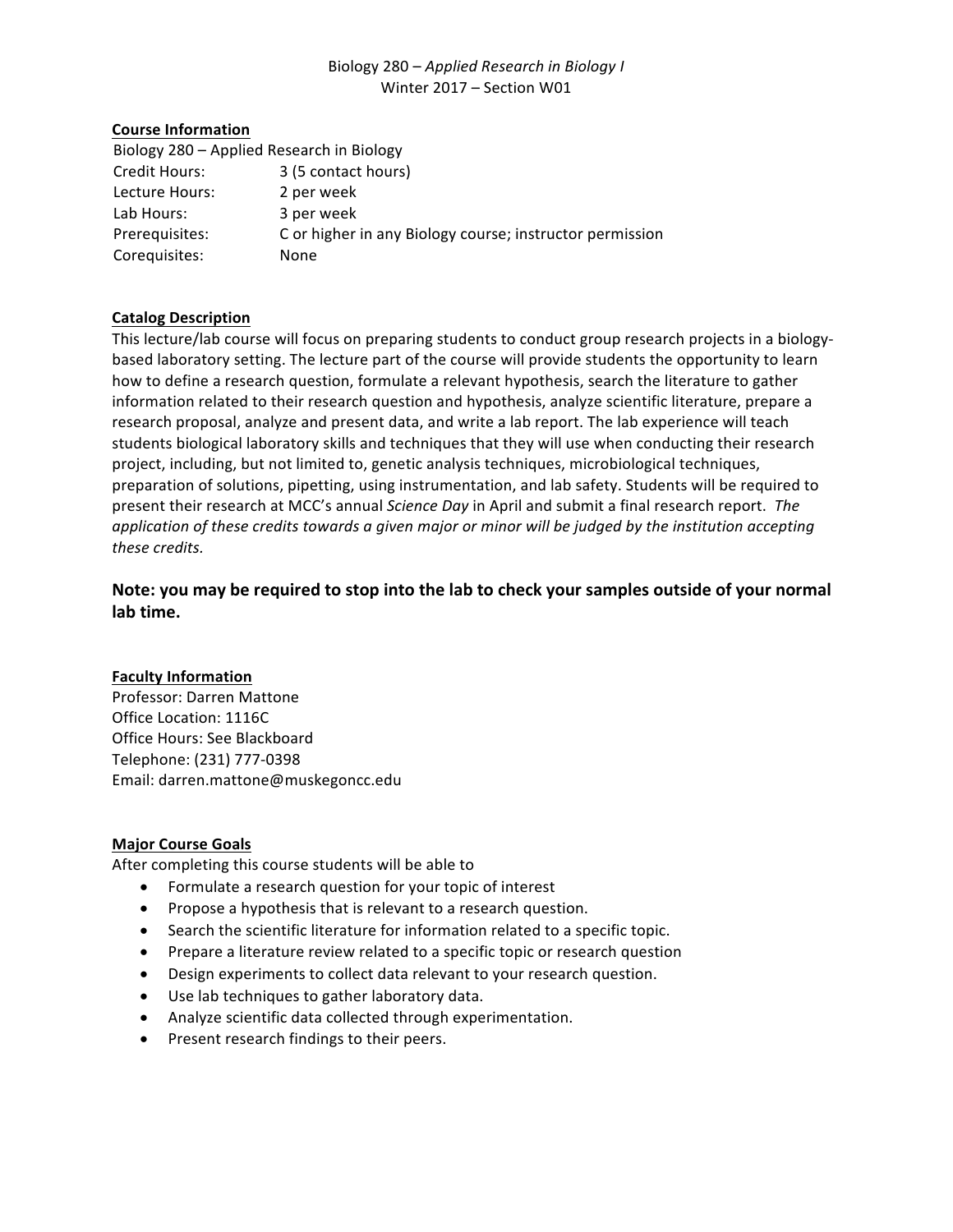### **Course Objectives**

- Define an appropriate research question
- Explore other questions relevant to the original research question
- List all possible hypothesis for a research question
- Make scientifically sound predictions about the hypothesis based on background research.
- Evaluate the relevance of the literature to their topic
- Describe the methodology use in experiments presented in scientific papers
- Critically examine the data presented in scientific papers
- Apply the literature to the justification of an hypothesis.
- Properly use science research databases
- Select appropriate articles that are relevant to the research question
- Develop an outline showing how the background information will be used to lead up to the presentation and justification of the hypothesis.
- Use proper writing style, techniques, and citations.
- Present information in the literature review that is relevant to the hypothesis.
- Use proper controls in the experiment.
- Correctly identify and use appropriate experimental variables
- Use relevant and correct techniques to collect data required to support the hypothesis
- Critically analyze the experiment designed by a peer.
- Learn to properly weigh, measure, mix solution, prepare serial dilutions, pipetting, standard curves, and laboratory math.
- Use lab equipment (centrifuge, thermal cycler, electrophoresis equipment, spectrophotometers, incubator, autoclave, microscopes, bio-hood) to properly collect data.
- Conduct pilot experiments as necessary to gather data to aid in designing the final experiment.
- Use the appropriate equipment and techniques for collecting data for the final experiment.
- Properly use a laboratory notebook.
- Apply statistical methods of hypothesis testing when appropriate.
- Organize data into appropriate formats for interpretation and presentation
- Use scientific reasoning to interpret and justify the data collected
- Explain the relevance of the data collected to the hypothesis and predictions
- Critically analyze the scientific process and design of the experiment used to gather the data.
- Prepare a poster presentation for Science Day.
- Write a final lab report in the form of a scientific article.

### **Methods of Evaluation**

- Participation and Attendance (15%)
- Quizzes and Assignments (25%)
- Final Lab Report (25%)
- Poster Presentation (10%)
- Oral Presentation (15%)
- Lab Notebook (10%)

### **Required Course Materials**

- PPE: lab coat, safety glasses, gloves (will be provided), closed-toed shoes
- Laboratory Notebook